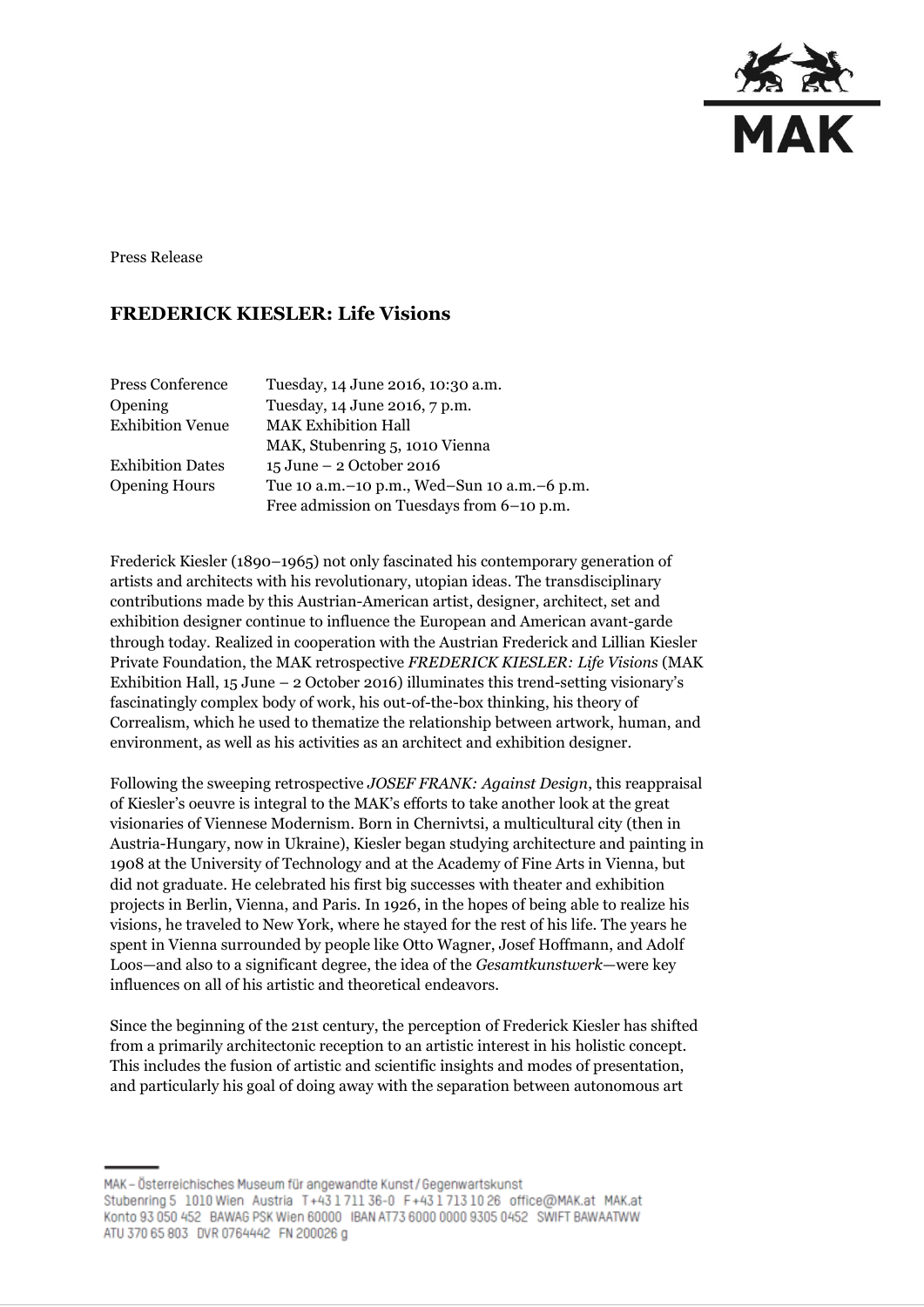

and real life. Kiesler innovatively grappled with the newest developments in film and television, just as much as with curatorial concepts and their radically new, pioneering design.

The thematically structured MAK exhibition *FREDERICK KIESLER: Life Visions* affords a view into the complexity of Kiesler's work from the 1920s to the mid-1960s. The objects—stemming mainly from the extensive holdings of the Frederick and Lillian Kiesler Private Foundation, some of which have never been shown before—span the range from art projects, architectural visions, and exhibition design to store planning, furniture design, and media concepts, and also include poster and book jacket designs. Numerous archival documents give insight into his theoretical deliberations and innovative inventiveness.

During his time in Vienna, Berlin, Paris and his early years in New York, Kiesler was already working on a thoroughly broad range of design possibilities. His intellectual interests found expression in his theory of Correalism, which he developed in the 1930s, building upon what at that time were fresh applications of systems theory to the biological sciences. Kiesler's empirical scientific deliberations about the sustainable design of the human-nature-technology relationship and its experimental implementation in artistic practice are exceedingly topical nowadays.

In developing the concept of the *Raumbühne* [*Space Stage*] (1924) on the occasion of organizing and setting up the *International Exhibition of New Theatre Techniques* in Vienna, he ultimately dissolved the spatial separation between the spectators and the actors and integrated both in a unified space. At the beginning of the performance, the audience circled around a floating stage. This "correalistic" instrument signaled a radical shift to a biomorphic language of form. By allowing object and person to interact in a shared "living space" and co-developing the concept of environment, Kiesler also radically severed the separation between human being and work of art.

Frederick Kiesler proposed a model for the city of the future with his *Raumstadt* [*City in Space*] (1925), which he developed for the Austrian theater section of the *Exposition internationale des Arts décoratifs et industriels modernes* in Paris upon Josef Hoffmann's invitation. Representing the central object of the *FREDERICK KIESLER: Life Visions* exhibition, a 1:1 scale reconstruction of this futuristic model of a hovering city will be mounted in a space darkened with black curtains at the center of the MAK Exhibition Hall.

Design serves to promote health, and thus the wellbeing of society, is how Kiesler explicated his aesthetic intentions in his essay "On Correalism and Biotechnique. A Definition and Test of a New Approach to Building Design" (1939). By way of example,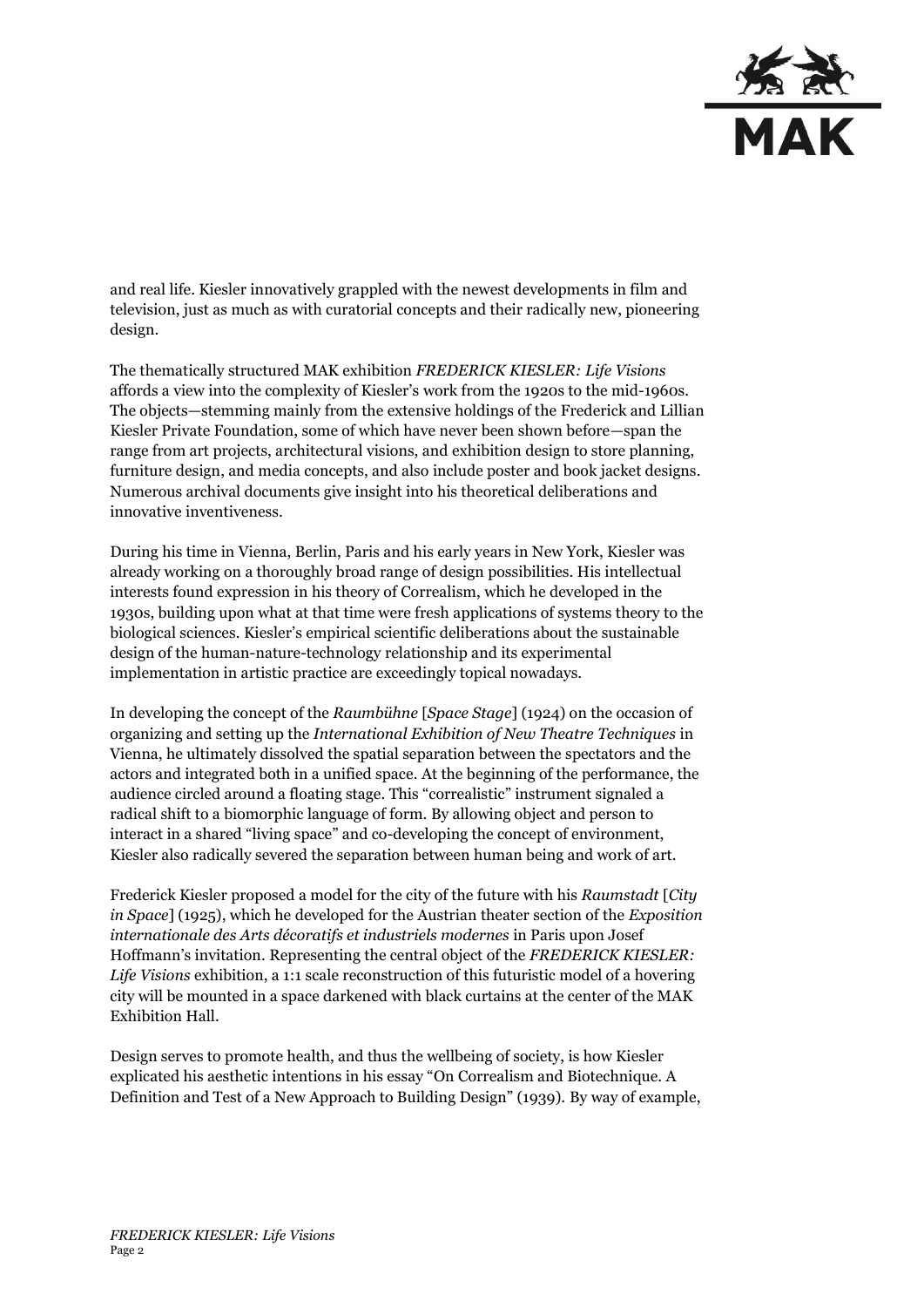

Frederick Kiesler developed his vision of the *Endless House*, which he regarded as the "nucleus" (similar to a designer's "stem cell") of architectural planning based on the human being.

Kiesler continued the practical implementation of his correalistic theory ("biotechnique") in the late 1930s and early 1940s in the Laboratory of Design Correlation he founded at Columbia University in New York. With the concept of the *Vision Machine* he developed between 1938 and 1942—and which is also presented in the MAK exhibition—Kiesler visualized the process of art perception. "The Vision Machine," explained Kiesler, "will enable us to classify the plastic creations of man. Since the Vision Machine tries to demonstrate the different constituents of seeing and imagery, it should facilitate the analysis and understanding of the various physiopsychological sources which are the origin of plastic arts." (lebbeuswoods.wordpress.com)

Kiesler's characteristic "unity of the arts," invoked in Vienna by Theo van Doesburg already in 1924, reached its zenith in 1947 in the total ambiance of the *Salle de Superstition* [Hall of superstition] in the exhibition *Le Surréalisme en 1947* mounted by him in the Galerie Maeght in Paris. There, aspects of the "magical" were given a heretofore unknown dimension in Kiesler's work.

His vision of the relationship between art, space, and spectator is illustrated in no small part in *FREDERICK KIESLER: Life Visions* through the *Galaxies*, wherein he included surroundings in a visual composition. Through this group of works he created in the 1950s and 1960s, Kiesler brought about a synthesis of painting, sculpture, and architecture based on the principles of Correalism. In their entirety they resemble the structure of planetary and stellar systems, which is why Kiesler dubbed them *Galaxies*.

His artistic and theoretical musings lend themselves as multifarious inspiration for contemporary interpretations through the fine arts. At various interfaces in the context of the exhibition, Leonor Antunes, Céline Condorelli, Verena Dengler, Lili Reynaud-Dewar, Apolonija Šušteršič, and Rirkrit Tiravanija enter into a contemporary dialog with Kiesler.

In the role of the *Endless House*, Lili Reynaud-Dewar dances around the model of a city for the future. The staging translates the principle of the *Endless House* into a realm of simple lines and planes of the *City in Space*.

Together with Janina Audick and Sachiko Hara as Black Widows, Verena Dengler developed the performative scenery *Die Geburt des Bucephalus* [The birth of Bucephalus] after an unfinished sculpture of Kiesler's—herein scenery components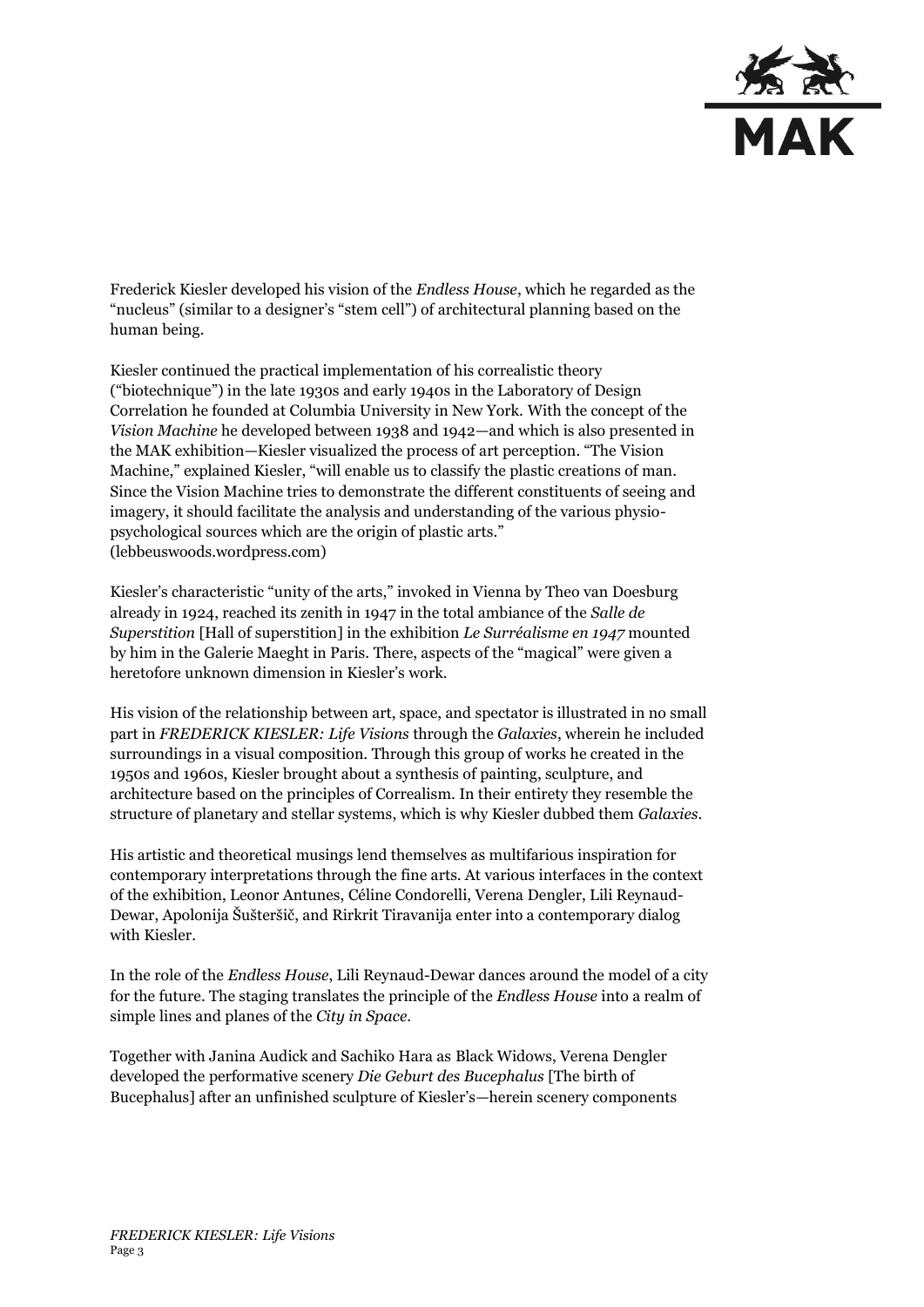

from the art and theater realms are freely, in the manner of Kiesler, fused into a situative entity.

In an imaginary rhythm of handcrafted materials, textures, and forms, Leonor Antunes, echoing a design of Kiesler's for New York retailer Saks Fifth Avenue, developed a model of a show window in the MAK Permanent Collection *Vienna 1900* to illustrate his approach to modernism.

Céline Condorelli reacted to existing structures and let the *The Swindelier* (2015) act—a sculpture that models atmospheric elements under the rubric of the interplay of acoustics, form, and aesthetics.

Invited by Rirkrit Tiravanija, Karl Holmqvist, in the role of the protagonist Kiesler, will read from theoretical writings. In allusion to Kiesler's self-representation, the artists selected the *Floor & Wall Galaxy* (1952) as a stage.

Together with Hild Borchgrevink, Nina Krogh, Linn Lervik, and Ida Uvaas, students at the Kunsthøgskolen i Oslo (KHiO, Oslo National Academy of the Arts), Apolonija Šušteršič initiated the action group *Stefi Kiesler*. The focus is on a calendar entry about a meeting regarding the ultimately not implemented *Magic Show*.

Accompanying the exhibition *FREDERICK KIESLER: Life Visions* will be an eponymous catalog published by the Birkhäuser Verlag (edited by Christoph Thun-Hohenstein, Dieter Bogner, Maria Lind, and Bärbel Vischer; German/English, 224 pages with numerous color illustrations; MAK Vienna/Birkhäuser Verlag, Basel 2016; available in the MAK Design Shop und at MAK designshop. at for  $\epsilon$  39.95) with contributions by Dieter Bogner, Peter Bogner, Almut Grunewald, Barbara Lesák, Maria Lind, Megan R. Luke, Vanessa Joan Müller, Spyros Papapetros, Hani Rashid, Christoph Thun-Hohenstein, Bärbel Vischer, and Gerd Zillner.

As part of the outreach program, the MAK launched innovative, participation-based projects with Viennese schoolchildren that thematize their connection to their surroundings and their perception of space as an environment that can be actively transformed. These adolescents engaged intensively with Frederick Kiesler and created contributions that will be shown in the context of the MAK exhibition. The idea for this is based on the exhibition *Frederick Kiesler: Visions at Work Annotated by Céline Condorelli and Six Student Groups* (11 February – 3 May 2015) at the Tensta Konsthall, Stockholm.

Initiated in the framework of "Programm K3—Cultural Education with Apprentices" as a collaboration of the MAK with KulturKontakt Austria, the project of an integrated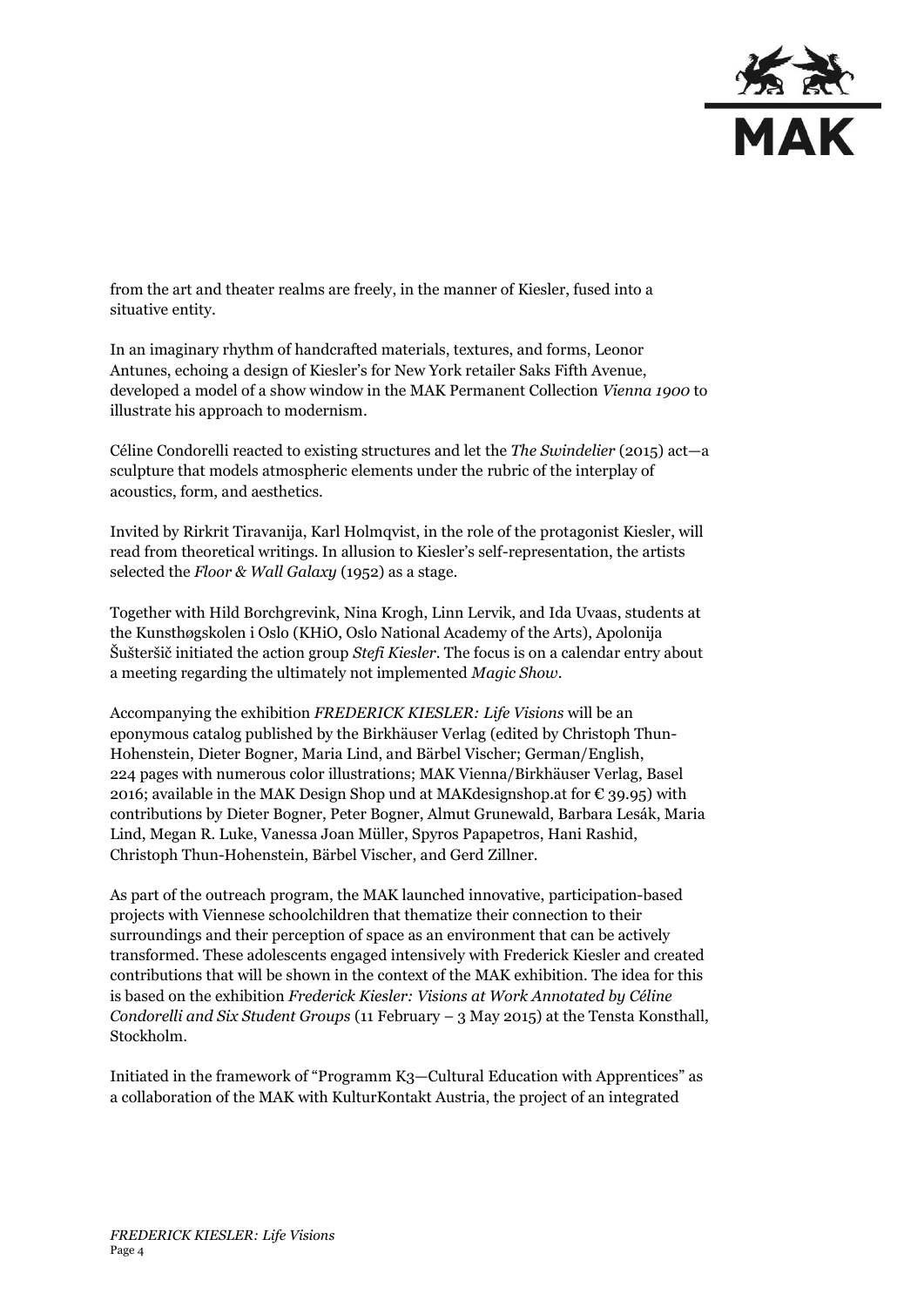

class at the Berufsschule für Frisur, Maske und Perücke [Vocational school for stylists and make-up artists] was conceived and implemented by the mediation team toikoi. KulturKontakt Austria (through the "culture connected" initiative of the Federal Ministry of Education and Women's Affairs) sponsored the contribution of a class at the Bundesgymnasium Wien 9 (Wasagasse 10, 1090 Vienna). A class at the BORG for music and art (Hegelgasse 12, 1010 Vienna) realized a project sponsored by the Ministry's 2015/16 cultural budget for federally funded public schools.

Press images are available for download at MAK.at/press.

PREMIUM SPONSOR



**For their generous support, we wish to thank** Richard Grubman and Caroline Mortimer

**Thanks go to** Gallery Meyer Kainer, Vienna for supporting Verena Dengler's project

Sponsor of the student projects

**AUSTRIA** VULTUR<br>AUSTRIA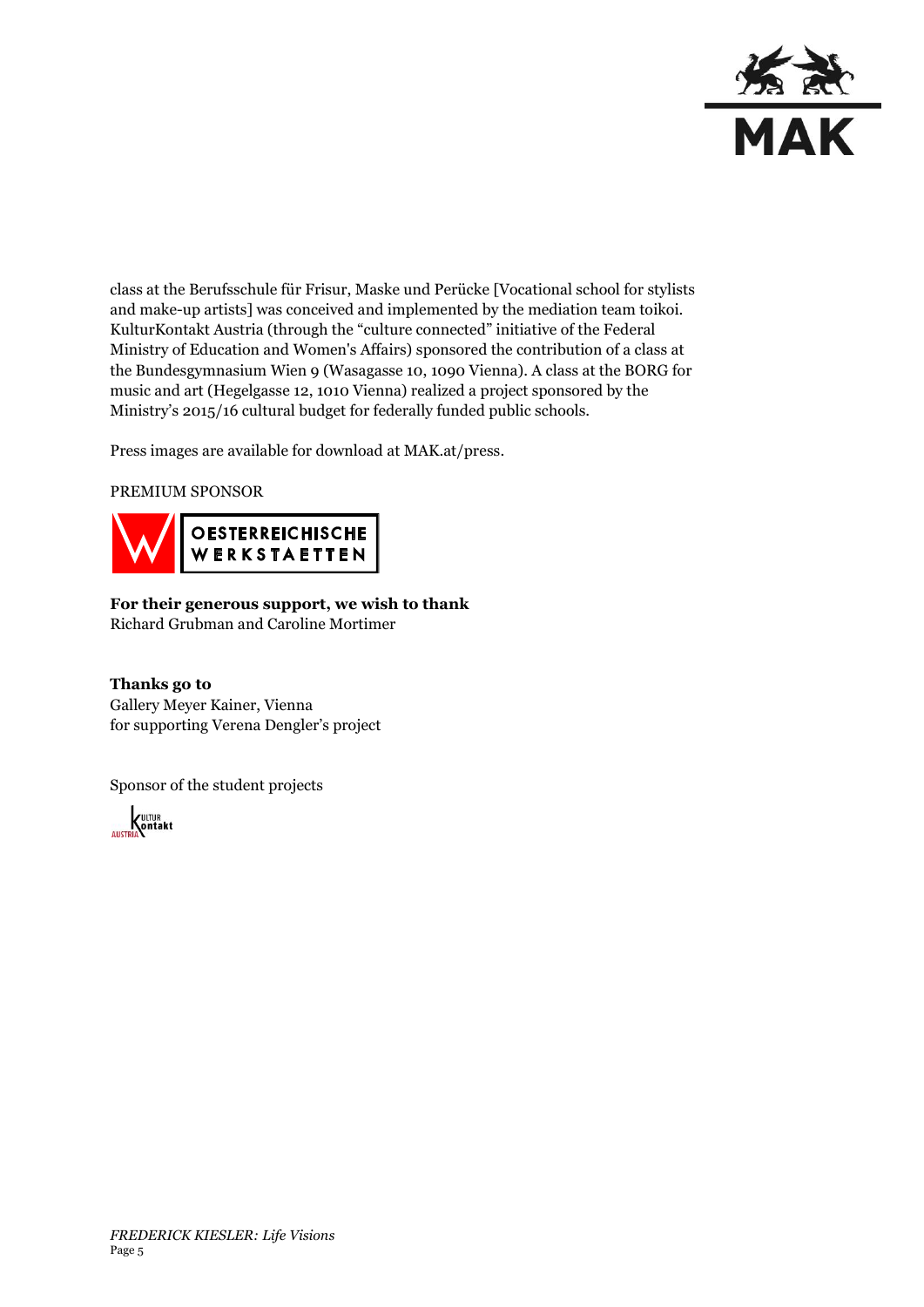

## **SUPPORTING PROGRAM OF THE EXHIBITION**

### **GUIDED TOURS**

Sat, 2 p.m. Sun, 3 p.m.

#### **CURATOR-GUIDED TOURS**

Thu, 7 Jul and 8 Sep 2016, 4 p.m., with MAK Curator Bärbel Vischer Tue, 6 Sep 2016, 4 p.m., with Guest Curator Dieter Bogner

**ARTISTS' TOUR** through the exhibition (in English) Wed, 15 Jun 2016, 11 a.m., MAK Exhibition Hall with Guest Curator Maria Lind, Curator Bärbel Vischer, and the artists

## **PANEL DISCUSSION**  Wed, 15 Jun 2016, 4 p.m., MAK Lecture Hall **Frederick Kiesler: The Open Future** (in English) with Dieter Bogner (moderator), Beatriz Colomina, Maria Lind, Hani Rashid, and Benedetta Tagliabue

#### **TALKS**

Tue, 12 Jul 2016, 7 p.m., MAK Columned Main Hall *Meant To Be Lived In* Dieter Bogner, Guest Curator

Thu, 1 Sep 2016, 4 p.m., MAK Columned Main Hall **Stefi Kiesler: Künstlerfrau, Bibliothekarin, Netzwerkerin** [Stefi Kiesler: artist's wife, librarian, networker] Jill Meißner

Sun, 4 Sep 2016, 4 p.m., MAK Lecture Hall **Frederick Kiesler's** *Magic Architecture* (in English) **Spyros Papapetros**

Sun, 11 Sep 2016, 4 p.m., MAK Columned Main Hall **Friedrich Kieslers** *Endless House***. Eine unendliche Geschichte [Frederick Kiesler's** *Endless House***: a never-ending story]** Gerd Zillner

Thu, 15 Sep 2016, 4 p.m., MAK Columned Main Hall **Friedrich Kiesler und die architektonische Erneuerung des Theaters: von der**  *Raumbühne* **zum** *Endless Theatre*  **[Frederick Kiesler and the architectural renewal of the theater: from the** *Space Stage* **to the** *Endless Theatre***]** Barbara Lesák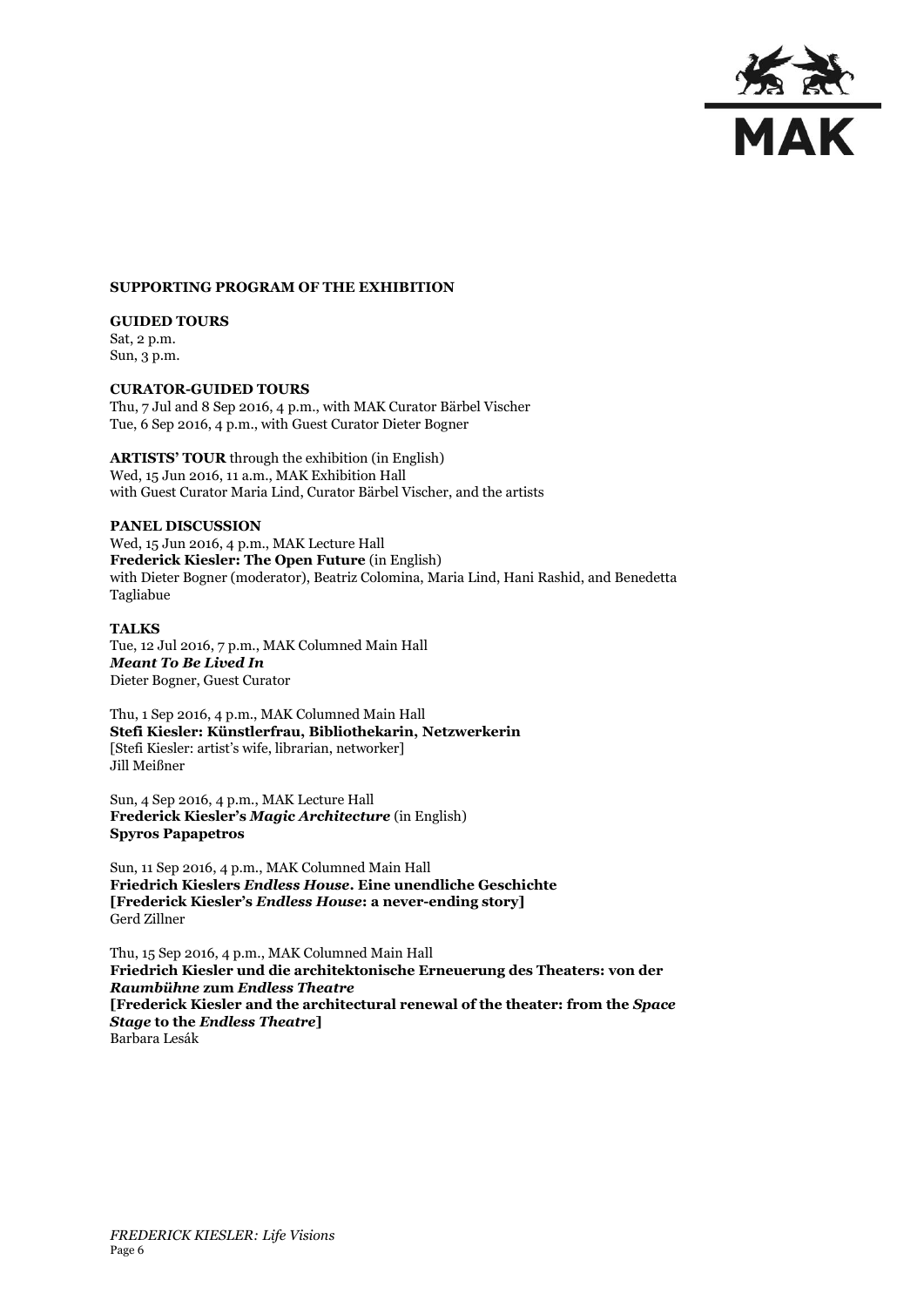

## **SUPPORTING PROGRAM OF THE STUDENT PROJECTS**

#### **Frederick Kiesler and me (?)**

Interactive tour of their exhibition contributions with students from the Berufsschule für Frisur, Maske und Perücke Tue, 21 Jun 2016, 6 p.m., MAK Columned Main Hall

## **DISPLAYING KNOWLEDGE 07: Applied participation, a progress report**

Conversation with project participants, moderated by schnittpunkt Tue, 13 Sep 2016, 6 p.m., MAK Exhibition Hall

## **Thought space | School space | Future space**

Project presentation with discussion Thu, 22 Sep 2016, 6 p.m., Main Hall (Festsaal), BG Wien 9, Wasagasse 10, 1090 Vienna

#### **From the vision to the reality**

Project presentation followed by a panel discussion Thu, 29 Sep 2016, 6 p.m., Main Hall (Festsaal), BORG für Musik und Kunst, Hegelgasse 12, 1010 Vienna

### **PROGRAM FOR KIDS AND FAMILIES**

#### **MAK Design Kids: Building your dream house for beginners**

Sat, 18 Jun, 3 Sep and 1 Oct 2016, 2–4 p.m.

Whether Tiny House, tree house, or dream house—was does a house require? We will consider Frederick Kiesler's insights and ponder what a house of the future might look like. Guided by an architect, you can develop ideas, draw a floor plan, and realize your own dream house.

Workshop for 8- to 12-year-olds Participation fee:  $\epsilon$  7.50 Limited number of participants. Please register (by the Thursday before your preferred date): T +43 1 711 36-297, [designkids@MAK.at](mailto:designkids@MAK.at)

#### **MAK4FAMILY**

Sat, 25 June and 10 Sep 2016, 2–4 p.m.

#### **The endless house**

Who knows Frederick Kiesler? There is much to see and even more to discover about him at the MAK—he was an artist, architect, set designer, and designer. An endless house (without corners), floating structures (without supports), and scenery (of all sorts of shapes) will show us his world, the way he liked it. Using different materials, the workshop will be as exciting as never before.

Workshop for the whole family (ages 4 and older) Fee for materials: € 2 per child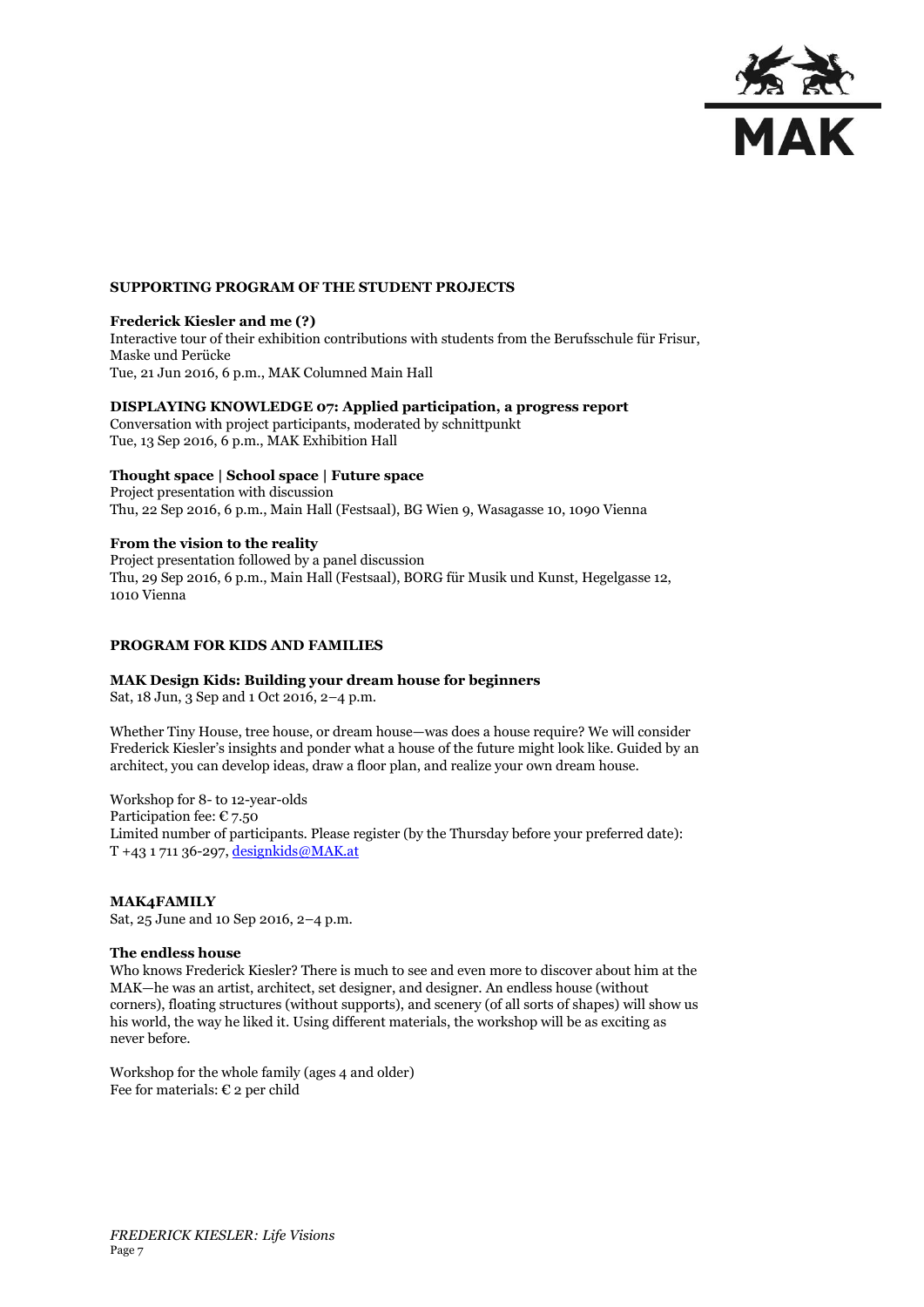

Accompanying adults:  $\epsilon$  7.50 Please **register** in advance: T +43 1 711 36-298, [education@MAK.at](mailto:education@MAK.at)

## **SUMMER VACATION ACTIVITIES**

Tue, 5 Jul – Fri, 8 Jul 2016 and Tue, 12 Jul – Fri, 15 Jul 2016, 10:15 a.m.–12:30 p.m.

## **Corners away!** (for 6–10-year-olds)

That's what architect and designer Frederick Kiesler was thinking when he designed a round house without corners—an endless house: cave dwelling was the idea behind it. And he had lots of other ideas that MINI MAK wants to explore with you. This summer everything is different everything is "topsy-turvy." Using the most diverse materials, the workshop afterwards will be as exciting as never before.

#### **The endless house** (for 10–13-year-olds)

Who knows Frederick Kiesler? There is much to see and even more to discover about him at the MAK—he was an artist, architect, set designer, and designer. An endless house (without corners), floating structures (without supports), and scenery (of all sorts of shapes) will show us his world, the way he liked it. Using different materials, the workshop will be as exciting as never

### **KINDERUNIKUNST**

#### **The endless house**

Wed, 6 Jul and Thu, 7 Jul 2016, 2–4 p.m. Inspired by the exhibition *FREDERICK KIESLER: Life Visions*, kids get the chance to realize their own dreams of perfect living quarters.

# **MINI MAK Tour**

**The endless house** Sun, 18 Sep 2016, 11:00 a.m. Guided tour for the whole family (ages 4 and older) Admission for accompanying adults:  $\epsilon$  7.50 Please **register** in advance: T +43 1 711 36-298, [education@MAK.at](mailto:education@MAK.at)

#### **MAK SENIORS**

Wed, 21 Sep 2016, 3 p.m. Guided tour through the exhibition, followed by further discussion at the restaurant Salonplafond im MAK, total price  $\epsilon$  15 Please **register** in advance: T +43 1 711 36-298, [education@MAK.at](mailto:education@MAK.at)